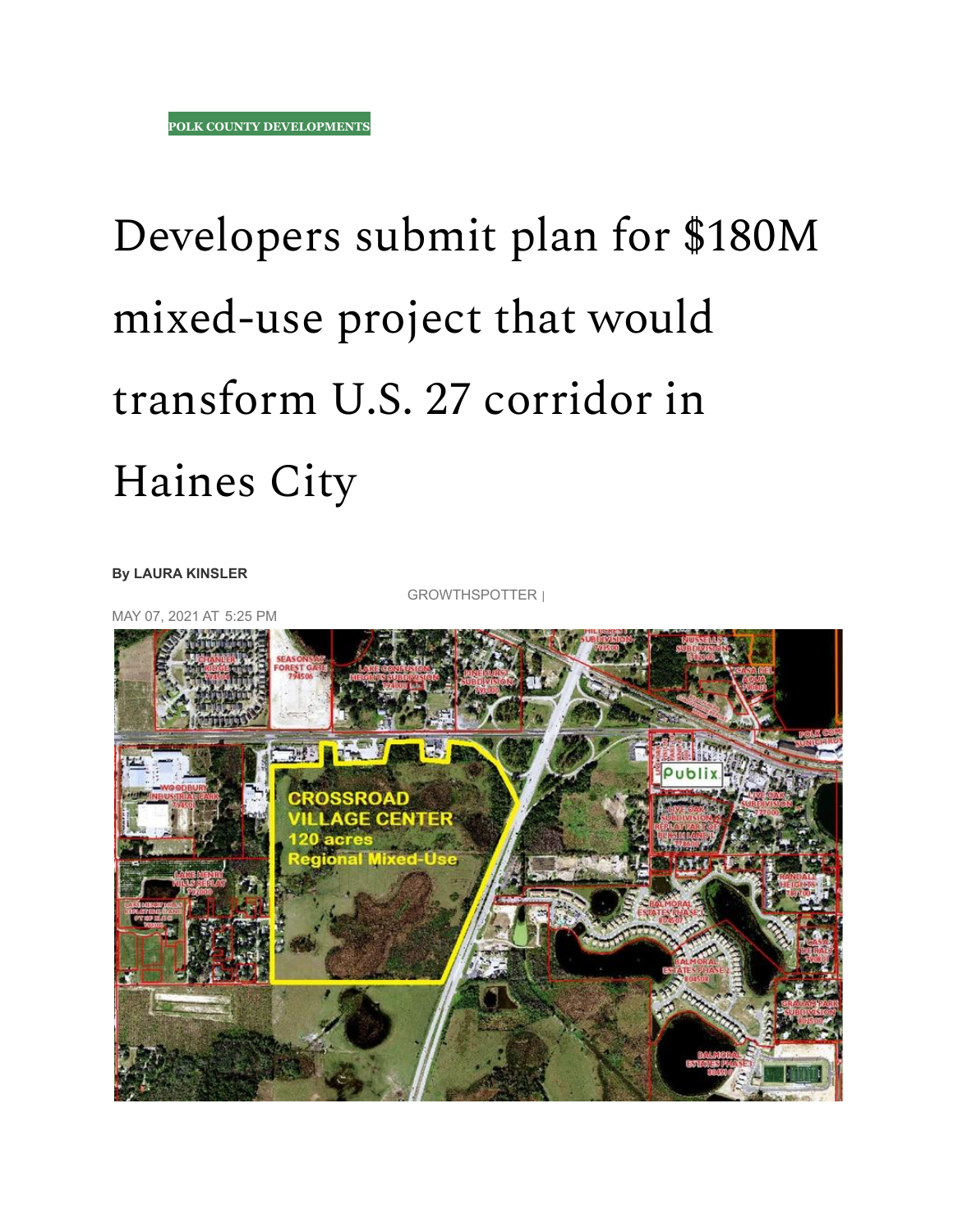The 120-acre Crossroad Village Center mixed-use district would be at the intersection of U.S. 27 and U.S. 17-92. (Polk County Property Appraiser)

An Orlando real estate development firm has big plans for 120 acres of vacant

land at one of the busiest intersections along the U.S. 27 corridor in eastern

Polk County.

Affiliates of **[Black Mountain Group](https://blackmgroup.com/)** bought the land at the southwest corner of U.S. 27 and U.S. 17-92 two years ago for \$1.6 million. Now the firm is mobilizing its plan to bring a mixed-use project the combines a new residential subdivision with shopping, dining, and hotels at the project they're calling Crossroads Village Center.

"It's going to have a man-made lake in it, which is a 17-acre lake, and the development is built around that lake," BMG partner **[Syed Raza](https://amradvisory.com/about-us/syed-raza/)** said. "The lake will feature activities which can be enjoyed, not just by the residents of the community but the overall residents of Haines City and anyone who visits. The development also will have an amphitheater on the lake with a small park where outdoor events can take place."

BMG has applied to Haines City for a Land Use Plan Amendment to go from commercial and agricultural to City Regional Mixed Use. The master site plan calls for development to occur over five phases, starting with the entrance road from U.S. 27, two commercial outparcels, a hotel and 119 detached homes ranging from 2,000 to 3,000 square feet. All of the homes are on 40-foot-wide lots and have 2-car garages. Buyers will have a choice of three exterior elevations.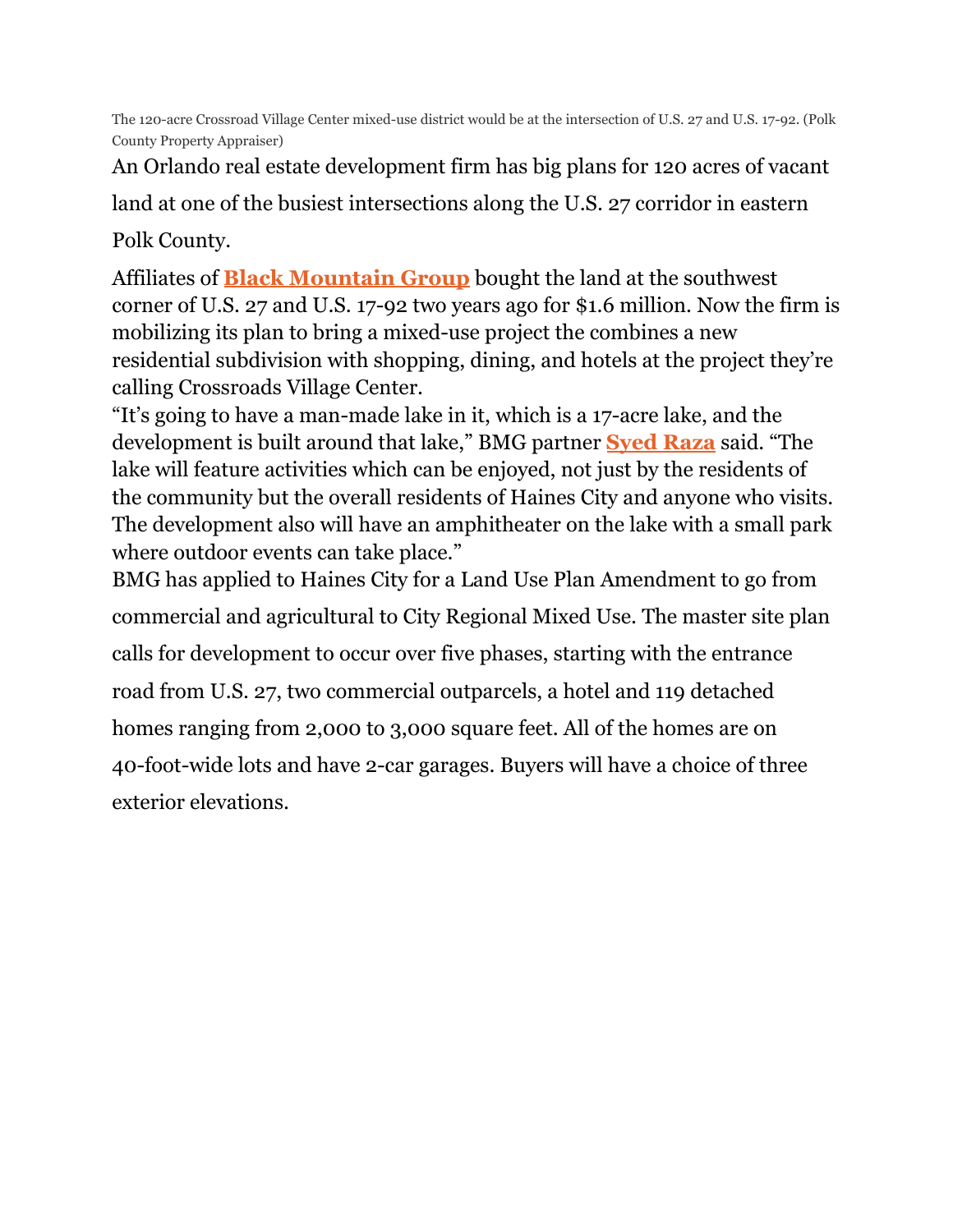

The Crossroad Village Center site plan shows a grocery store in green, shops and restaurants in tan, hotels in blue and a senior living facility in lavender. The community will be build around a new man-made lake with an amphitheater and activity docks. (Dave Schmitt Engineering)

"It'll be a contemporary, modern design for those homes," Raza said. He said smart features would be included among the five floorplans. Construction on

the models is expected to start in early 2022.

Desing-build firm **[Design Construction International](https://www.facebook.com/UrbanDesignDevelopment/)** is leading the planning effort.

Raza told GrowthSpotter the entire site will be mass graded during phase 1,

and the lake, which serves as stormwater retention for the entire site, will also be constructed. Raza said BMG has a deal with Marriott for the hotel that will overlook the lake. "Most likely it will be a Towneplace Suites," he said.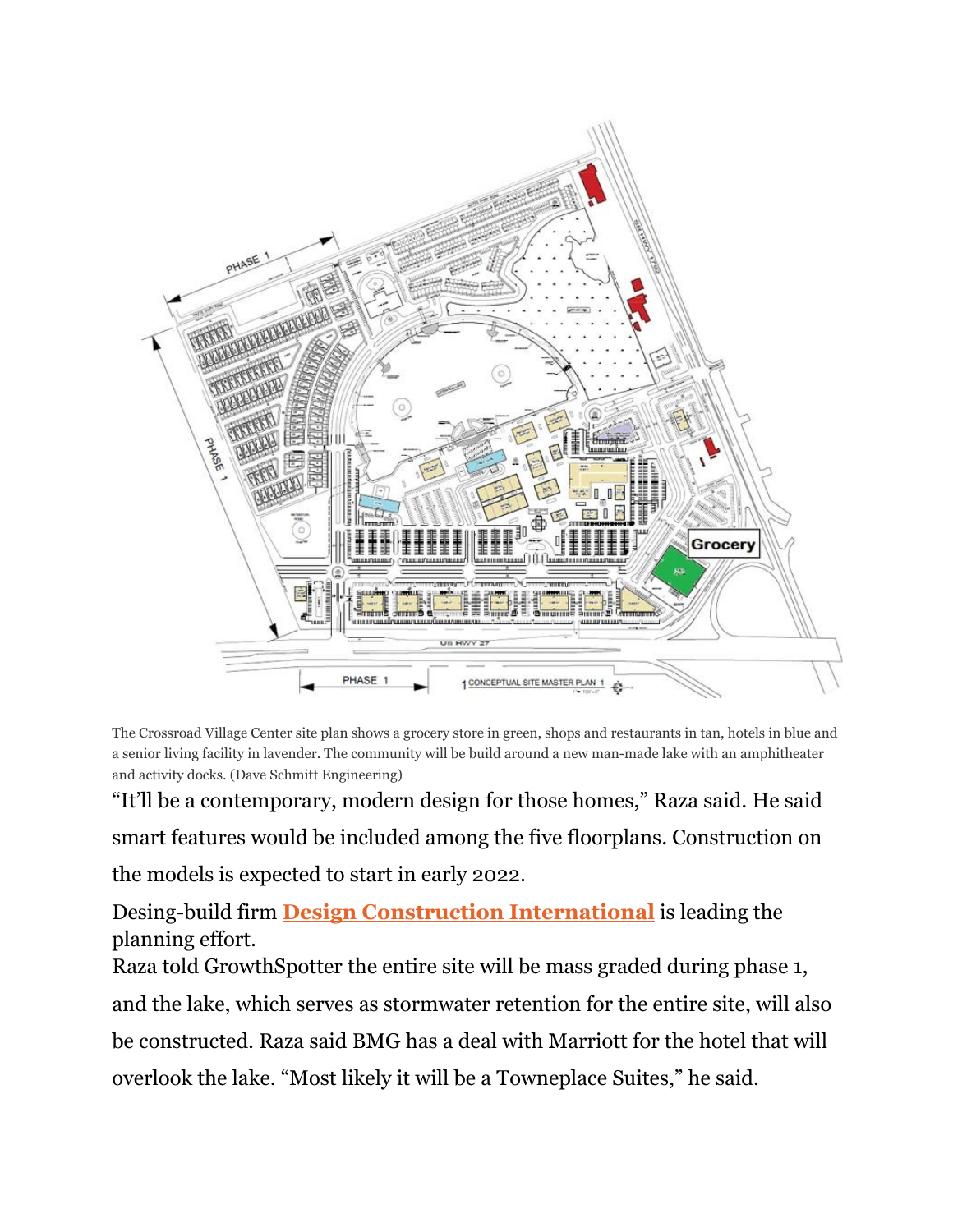The townhouse portion, 169 units along Watts Dairy Road, would follow in a later phase. Both neighborhoods would be served by a centrally located amenity center with a clubhouse, pool, basketball courts and tennis courts.

A grocery store would occupy the prime spot in the village center closest to the intersection, giving it visibility from both highways. The site plan by **[Dave](https://www.dseorl.com/) [Schmitt Engineering](https://www.dseorl.com/)** creates 10 additional outparcels for various retail uses, including a fuel station/convenience store, a quick service restaurant with drive-through, a bank and other stand-alone stores and restaurants. "Our team has just started to negotiate and approach different grocers," Raza said.

The proposed Village Center Plaza would add more restaurants, shops, a 4-story condo-hotel and an adult living facility with structured parking. The entire project lies within a qualified opportunity zone. Raza said BMG is getting close to securing the financing for phase 1.

"We are talks with multiple lenders, and we'll have that all finalized in the next 60 days to 90 days," he said.

The LUPA request goes to the city's Planning Commission on May 10. The project already has the full support of Haines City Mayor Morris West, who wrote a letter endorsing the plan, which he said the among the largest proposed in the city over the last 20 years.

"This type of project will be quintessential to the forward movement already taking place in our city and build upon the partnership we already have with members of the Black Mountain Group team," he wrote.

BMG is led by Raza, real estate attorney **[Carlos Bonilla](https://elpglobal.com/about/)** and developer Dan Harper. The trio also manages investment funds targeting distressed properties and agricultural properties.

The Crossroads site is across U.S. 27 from **[Balmoral](https://www.growthspotter.com/news/polk-county-developments/gs-feltrim-to-build-hotel-and-banquet-center-at-balmoral-resort-in-haines-city-20180803-story.html) Resort**, which is home to the **[Feltrim Sports Complex](https://www.feltrimsports.com/)** and is slated to get its own hotel. Master developer Garrett Kenny told GrowthSpotter he first heard about the